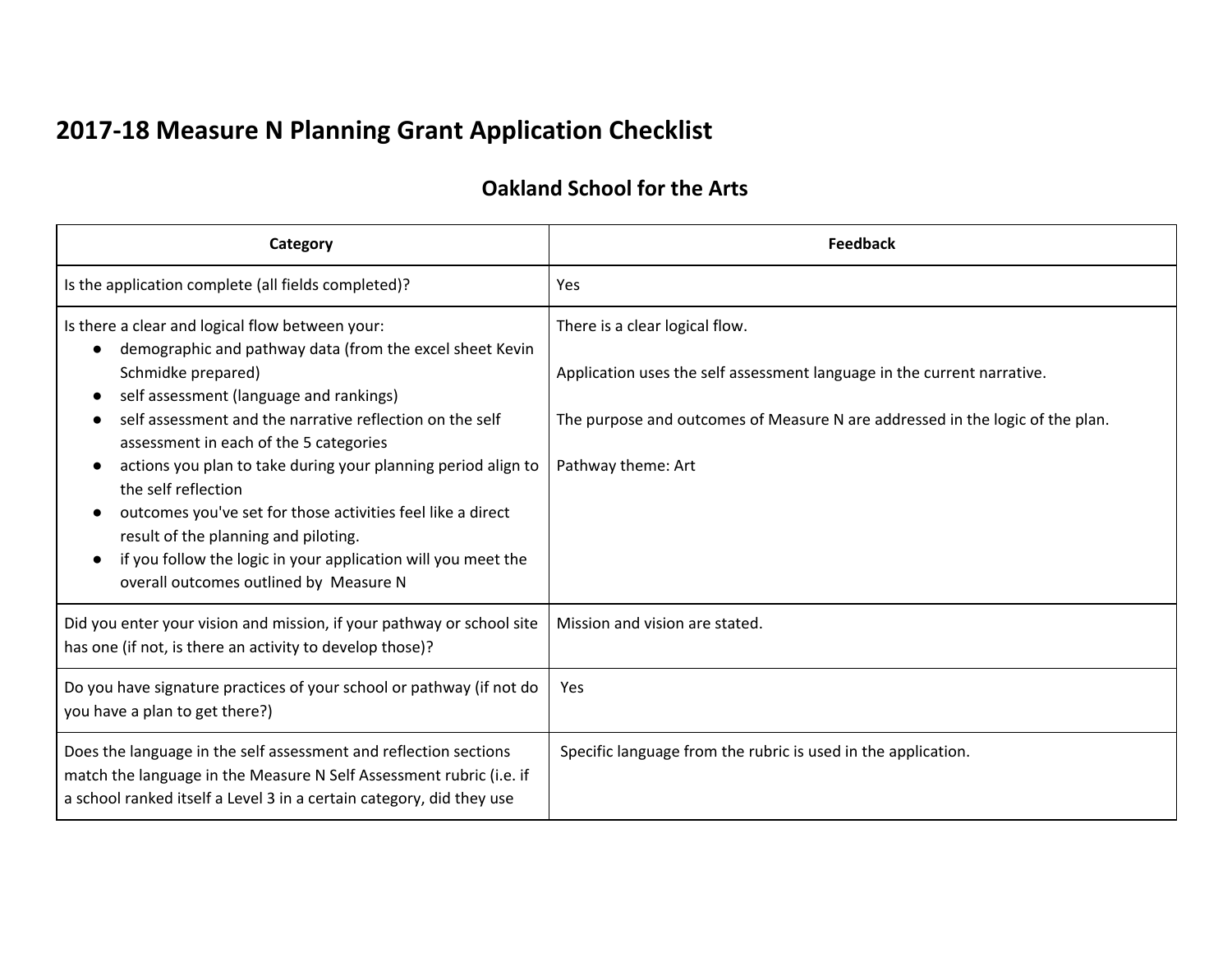| Level 3 language in their assessment and reflection)?                                                                                                                                                                                                                                             |                                                                                                                                       |
|---------------------------------------------------------------------------------------------------------------------------------------------------------------------------------------------------------------------------------------------------------------------------------------------------|---------------------------------------------------------------------------------------------------------------------------------------|
| Do you have a section in category 1 that addresses the creation and<br>development of your Design Team (in the fall or summer)?                                                                                                                                                                   | The activities listed alludes to a Design team being established.                                                                     |
| Do you include opportunities for Design team members and others<br>to visit programs, pathways, academies, and/or schools that have<br>model programs that you want your pathway to emulate or learn<br>from, that might stimulate your imaginations and spark your<br>creativity and innovation? | <b>Yes</b>                                                                                                                            |
| Do you include ways to gain feedback on various stages of your<br>planning process from industry and/or community partners during<br>the planning period?                                                                                                                                         | The plan does have some planning activities listed that includes feedback and<br>partnership with industry and/or community partners. |
| Did you include the investigation of research and/or research-based<br>practices that bear on the areas you want to develop in your<br>planning process?                                                                                                                                          | No                                                                                                                                    |
| Do you include opportunities for study groups or text study groups<br>to work together to investigate aspects of your plan?                                                                                                                                                                       | Not clear                                                                                                                             |
| Do you include opportunities for cycles of inquiry into practices you<br>may wish to pilot in the planning year?                                                                                                                                                                                  | Some reference to cycles of inquiry although could be more explicit and intentional.                                                  |
| Do you include retreats for planning time, and other opportunities<br>to get together with your Design team, pathway teachers, and other<br>stakeholder groups to plan together?                                                                                                                  | Yes                                                                                                                                   |
| Do you include opportunities to exchange best practices or even<br>emerging practices with other pathways at your site, or at other<br>schools in the district?                                                                                                                                   | No                                                                                                                                    |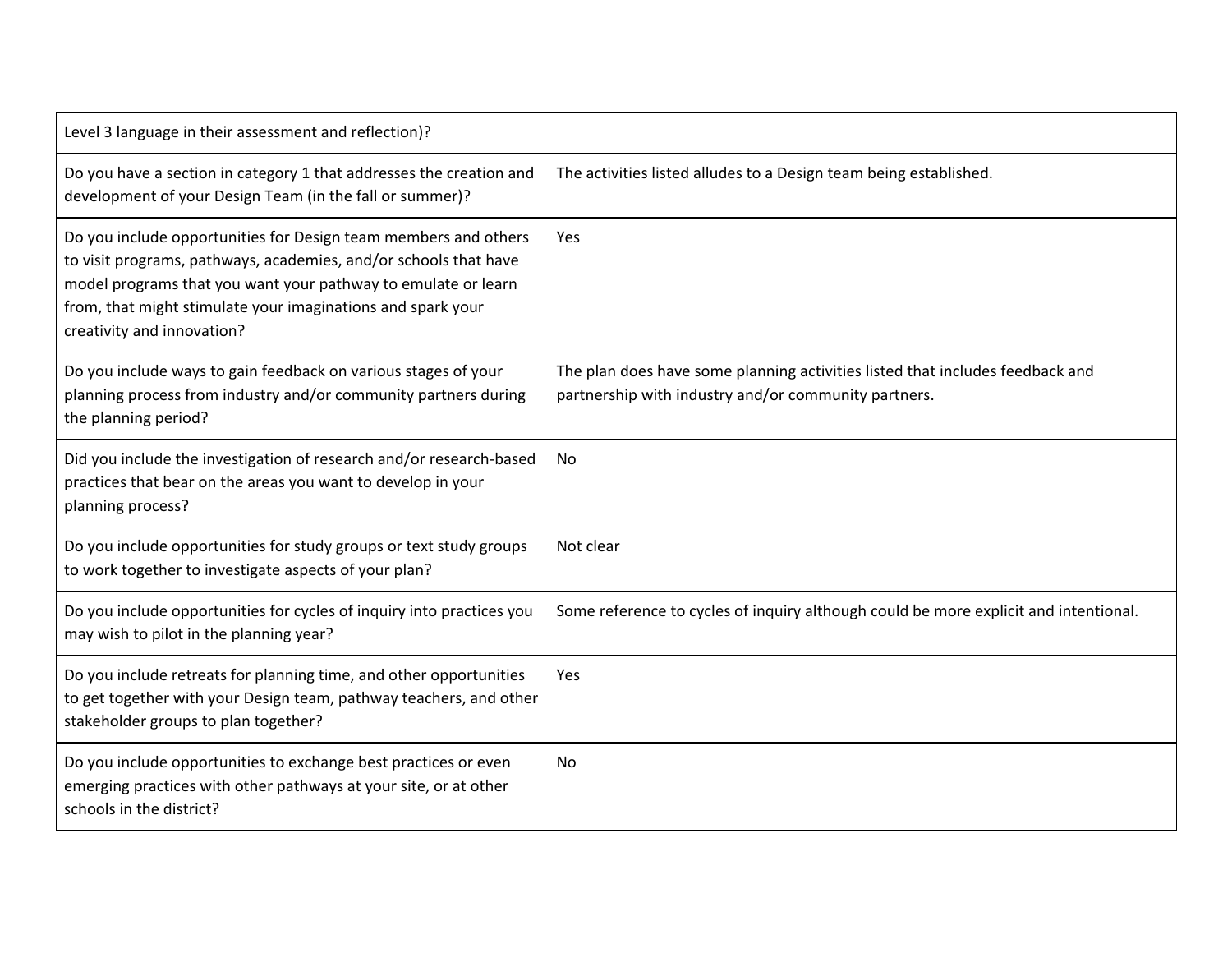| Do you include opportunities to gain "critical friends" (using<br>protocols) feedback from other pathways at your site or at other<br>sites in the district? | N <sub>0</sub>                                                                                                                                                                                      |
|--------------------------------------------------------------------------------------------------------------------------------------------------------------|-----------------------------------------------------------------------------------------------------------------------------------------------------------------------------------------------------|
| And, finally, did you show how you will spend all of but not more<br>than the projected allocation of planning funds?                                        | Based on student enrollment the amount of funds available is \$90,00.                                                                                                                               |
|                                                                                                                                                              | The site has demonstrated how the full \$90,00 will be spent.                                                                                                                                       |
|                                                                                                                                                              | Possible supplanting:                                                                                                                                                                               |
|                                                                                                                                                              | \$27,000: 0.4 FTE Counselor                                                                                                                                                                         |
|                                                                                                                                                              | \$2,900: 5 Student Support Providers                                                                                                                                                                |
|                                                                                                                                                              | It is unclear how these allocations are supplemental, more information is required as to<br>how these allocations support pathway development and how they are supplemental<br>and not supplanting. |